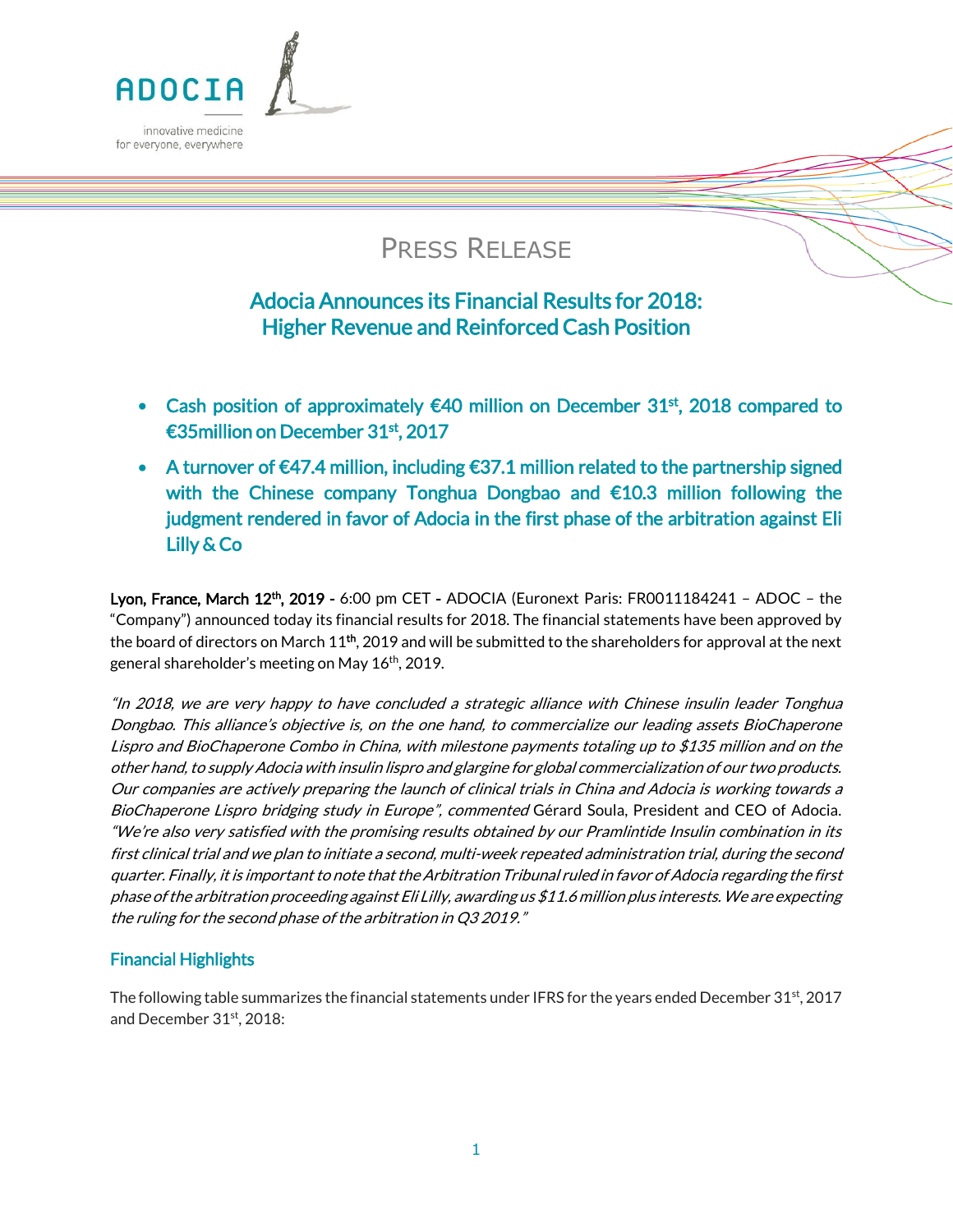| In ( $\notin$ ) thousands              | <b>FY 2018</b><br>$(12$ months) | FY 2017<br>$(12$ months) |
|----------------------------------------|---------------------------------|--------------------------|
| Revenue                                | 47389                           | 19469                    |
| Grants, Research tax credit and others | 6541                            | 7708                     |
| <b>Operating revenue</b>               | 53 930                          | 27 177                   |
| Research and development expenses      | (25760)                         | (27074)                  |
| General and administrative expenses    | (18463)                         | (8284)                   |
| <b>Operating expenses</b>              | (44223)                         | (35358)                  |
| <b>OPERATING INCOME (LOSS)</b>         | 9707                            | (8180)                   |
| <b>FINANCIAL INCOME (LOSS)</b>         | 2051                            | (335)                    |
| Tax                                    | (4144)                          | (35)                     |
| <b>NET INCOME (LOSS)</b>               | 7615                            | (8550)                   |

The consolidated financial statements on December 31st, 2018 as well as detailed explanations on the evolution of accounts are presented in the Appendix.

Key results of the Company for 2018 are:

- A net gain of €7.6 million in 2018, compared to a net loss of €8.6 million in 2017, mainly constituted of:
	- Revenue of €47.4 million in 2018 (compared to €19.5 million in 2017) which is for €37.1 million the result of the licenses agreements signed with Tonghua Dongbao Pharmaceuticals Co. Ltd (THDB) at the end of April 2018;

Licensing revenues also include \$11.6 million (€10.3 million) as a milestone payment initially contested by Eli Lilly & co ("Lilly"), for which Adocia obtained a favorable judgement in August 2018. The payment is expected in 2019;

- Other operating income of  $\epsilon$ 6.5million, come mainly from the research tax credit (CIR) generated on 2018 expenses;
- €44.2 million operating expenses, an €8.9 million increase compared to 2017. If we exclude the expenses related to the legal proceedings, which impacted 2017 and, more significantly, 2018, other operating expenses were stable compared to 2017;
- A fiscal tax profit (by French standards) resulted in a reduced rate tax of  $\epsilon$ 4.1million. This tax has no impact on the cash as the Company will use the withholding tax paid inChina when receiving the initial payment from THDB to clear that tax payment.
- A cash position of €39.8 million, impacted by the payment of €37.2 million by THDB and up €5 million compared to December 31<sup>st</sup>, 2017 position.
	- Over the full year 2018, the net amount of cash needed to finance operations amounted to  $\epsilon$ 32 million. If we exclude the expenses related to the legal proceedings, cash flow amounted to  $\epsilon$ 23.1 million compared to €21.1 million over the same period in 2017.
	- The cash position by the end of December 2018 does not include the payment due by Lilly following the favorable ruling received by Adocia in the first phase of the arbitration. The payment of \$11.6 million (or €10.3 million) as well as the interests accrued of €1.6 million, is expected in 2019, after the conclusion of the second phase of the arbitration.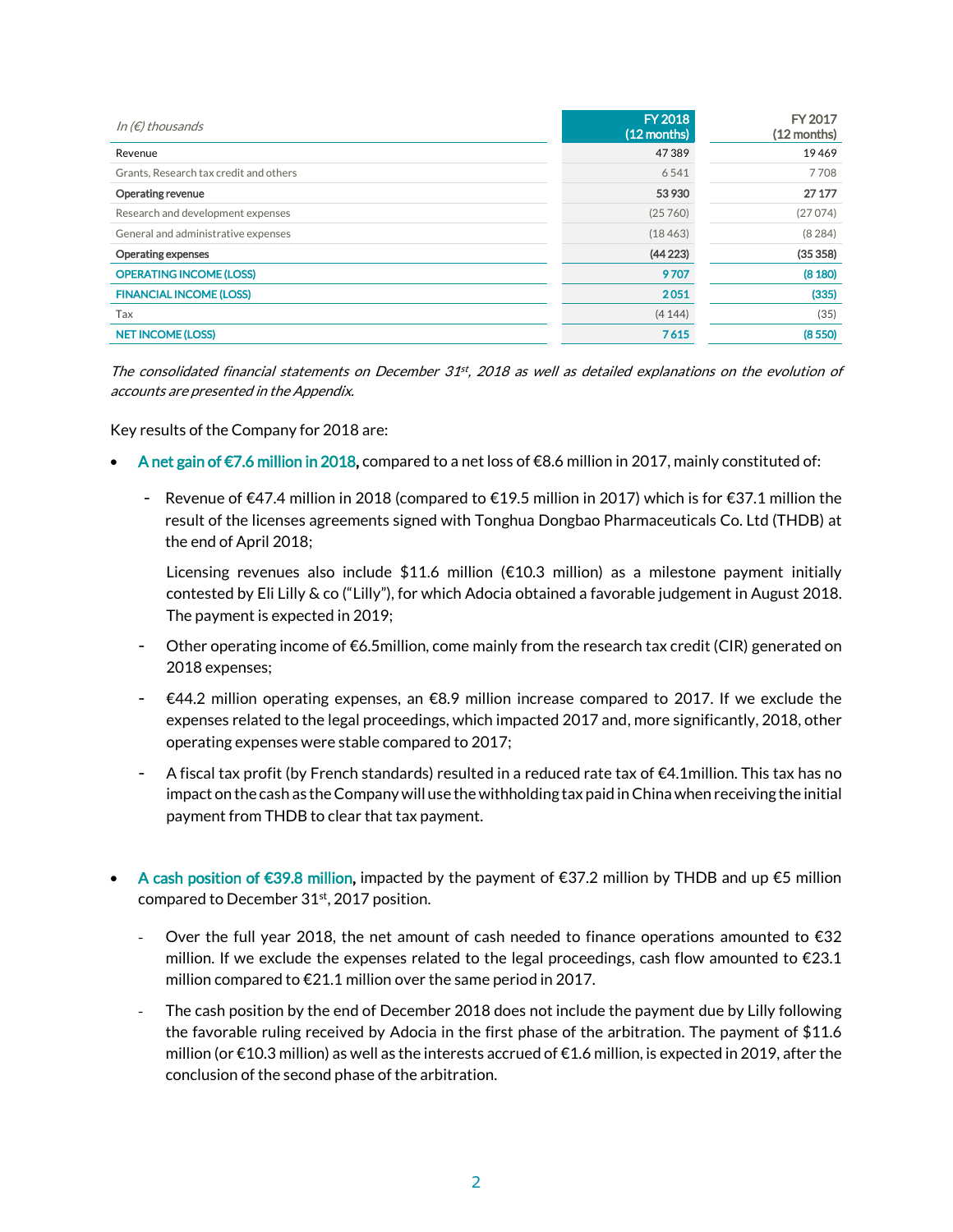Financial debts at the end of December 2018 totaled  $\epsilon$ 7.1 million (compared to  $\epsilon$ 7.6 million by the end of 2017) and consisted essentially of the loan contracted in 2016 to finance the acquisition of the building in which the headquarters and the research center of the Company are located.

"The cash position at the end of 2018 increased by  $\epsilon$ 5 million compared to the previous year thanks to the initial upfront payment of \$50 million received from Tonghua Dongbao », said Valérie Danaguezian, Chief Financial Officer of Adocia. "In 2018, the ongoing two phases of the arbitration procedure against Eli Lilly had an exceptional impact on our general and administrative expenses. At the end of December 2018, with a cash position close to €40 million, the Company has greater financial visibility and has the means to continue its development plan."

#### Key events in 2018 and perspectives for 2019:

2018 was marked by the signature of a strategic alliance with the company Tonghua Dongbao Pharmaceuticals Co. Ltd (« THDB »), Chinese leader of the production and commercialization of insulin. In April 2018, Adocia and THDB announced the signature of two licenses to develop and commercialize BioChaperone® Lispro and BioChaperone® Combo in China and other Asian and Middle-East territories. Under the terms of the Licensing Agreements, THDB is responsible for the future development, manufacturing, and commercialization of BioChaperone Combo and BioChaperone Lispro in China and certain other covered territories. Adocia received a total upfront payment of \$50 million and is entitled to receive development milestone payments up to \$85 million, as well as double-digit royalties on the sale of both products in the territories. Since the signature, the two companies actively worked on technology transfer to enable the manufacturing of the two products. THDB envisaged in 2019 to start a Phase 3 for BioChaperone Lispro in 2019 and a first clinical study for BioChaperone Combo at the end of 2019.

In June 2018, the partnership with THDB, was reinforced by two global supply agreements for insulin lispro and insulin glargine. Under the terms of the Supply Agreements, THDB will manufacture and supply insulin lispro and insulin glargine (APIs) to Adocia worldwide, excluding China. These agreements offer Adocia the opportunity to further develop the BioChaperone Lispro and BioChaperone Combo projects and open additional collaboration opportunities. Adocia is preparing a « bridging » clinical study to qualify the insulin lispro from THDB as a source equivalent to Lilly's insulin lispro. This study should be the only one required by regulatory agencies to enable BioChaperone Lispro to enter in phase 3.

From a clinical perspective, in 2018 Adocia initiated a first-in-human clinical trial of BioChaperone® Pramlintide Insulin (BC Pram Ins). This trial in people with type 1 diabetes, which positive topline results were announced in September 2018, showed a significant 97% decrease in blood glucose excursion over the first two hours after the meal with BC Pram Ins compared to Humalog®. The product was well tolerated. Adocia plans to initiate a second, repeated administration trial in Q2 2019.

The development of our varied portfolio products to date revealed unique properties of the BioChaperone technology, which notably enables to significantly improve single agents and to combine multiple therapeutic proteins. In order to expand the use of this technology, Adocia announced early in 2018 that BioChaperone® would now be deployed in a selected range of injectable therapeutics across numerous therapeutic areas. Initial programs added to the portfolio include a ready-to-inject version of teduglutide for the treatment of short bowel syndrome and a fixed dose combination of glucagon and exenatide for the treatment of obesity, both in preclinical stage.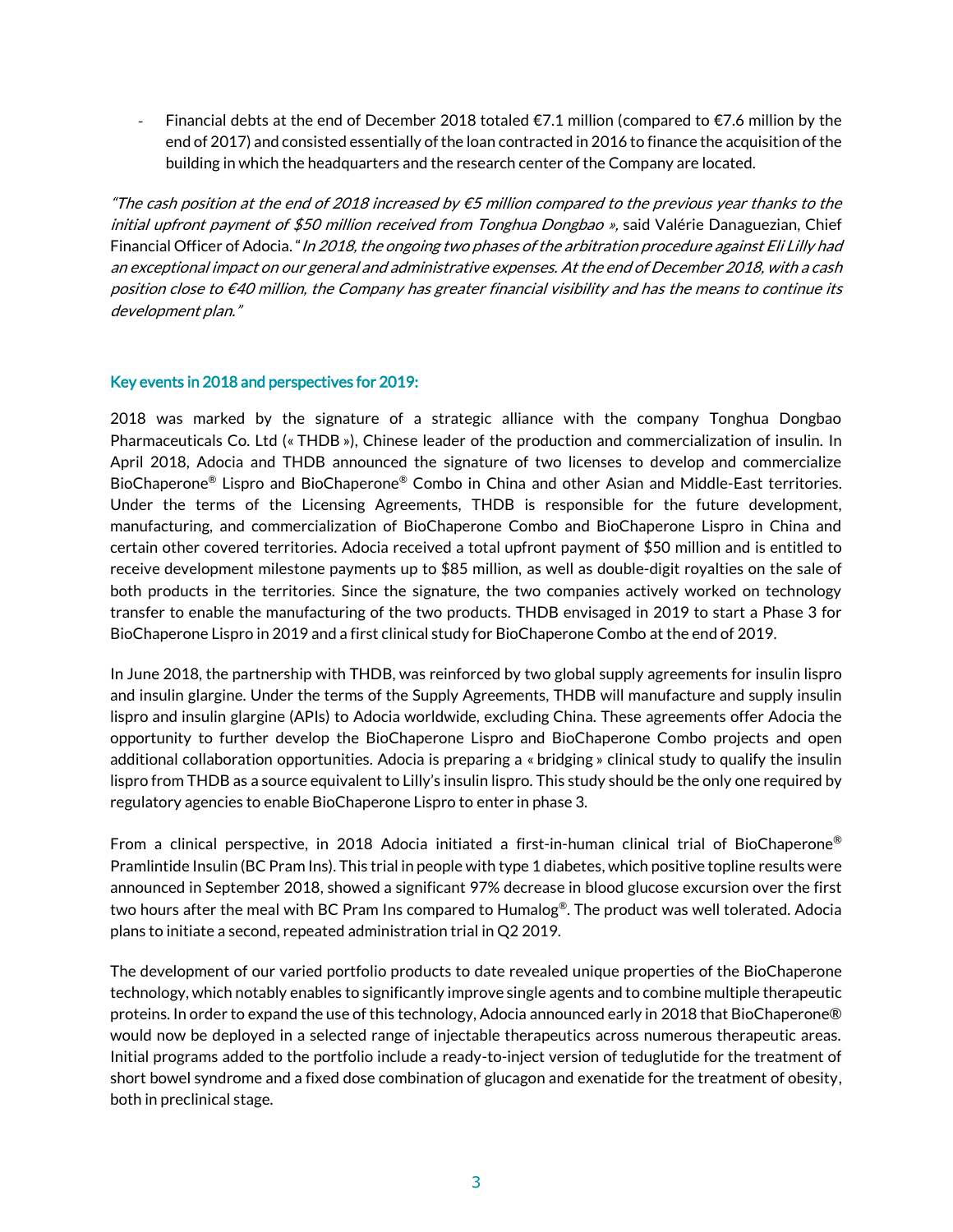Lastly, regarding legal proceedings, the first phase of the arbitration procedure initiated by Adocia against Lilly concluded in favor of Adocia. The Arbitration Tribunal awarded Adocia USD 11.6 million, as well as interests.

Adocia's additional claims against Lilly for a revalued amount of USD 1.3 billion and the counterclaims of Lilly for an amount of USD 188 million, remain pending, with a decision of the court expected in the course of 2019.

Finally, in October 2018, Lilly filed a civil complaint against Adocia in the United States District Court of the Southern District of Indiana to seek a declaratory judgment for two of its US patents regarding ultra-rapid insulin formulation (Lilly's United States Patent Nos. 9,901,623 and 9,993,555 entitled "Rapid-acting insulin compositions"). Lilly contends in its complaint that it filed the action because Adocia has asserted that Lilly's patents reflect Adocia's inventive contribution. We do not expect the matter to be resolved during this fiscal year.

#### About Adocia

Adocia is a clinical-stage biotechnology company that specializes in the development of innovative formulations of already-approved therapeutic proteins and peptides for the treatment of diabetes and other metabolic diseases. In the diabetes field, Adocia's portfolio of injectable treatments is among the largest and most differentiated of the industry, featuring six clinical-stage products. Additionally, Adocia recently expanded its portfolio to include the development of treatments of obesity and short bowel syndrome.

The proprietary BioChaperone® technological platform is designed to enhance the effectiveness and/or safety of therapeutic proteins while making them easier for patients to use. Adocia customizes BioChaperone to each protein for a given application. Adocia's clinical pipeline includes five novel insulin formulations for the treatment of diabetes: two ultrarapid formulations of insulin analog lispro (BioChaperone® Lispro U100 and U200), a combination of basal insulin glargine and rapid-acting insulin lispro (BioChaperone® Combo), a rapid-acting formulation of human insulin (HinsBet® U100), and a prandial combination of human insulin with amylin analog pramlintide (BioChaperone® Pramlintide Insulin). It also includes an aqueous formulation of human glucagon (BioChaperone® Glucagon) for the treatment of hypoglycemia. Adocia preclinical pipeline includes combinations of insulin glargine with GLP-1 receptor agonists (BioChaperone® Glargine GLP-1) for the treatment of diabetes, a ready-to-use combination of glucagon and a GLP-1 receptor agonist BioChaperone® Glucagon GLP1) for the treatment of obesity and a ready-to-use aqueous formulation of teduglutide (BioChaperone® Teduglutide) for the treatment of short bowel syndrome.

Adocia and Chinese insulin leader Tonghua Dongbao entered into a strategic alliance. In April 2018, Adocia granted Tonghua Dongbao licenses to develop and commercialize BioChaperone Lispro and BioChaperone Combo in China and other Asian and Middle-Eastern territories. The licensing included 50 million dollars upfront and up to 85 million dollars development milestones, plus double-digit royalties on sales. In June 2018, Tonghua Dongbao agreed to manufacture and supply active pharmaceutical ingredients insulin lispro and insulin glargine to Adocia globally, excluding China, to support Adocia's portfolio development in these territories.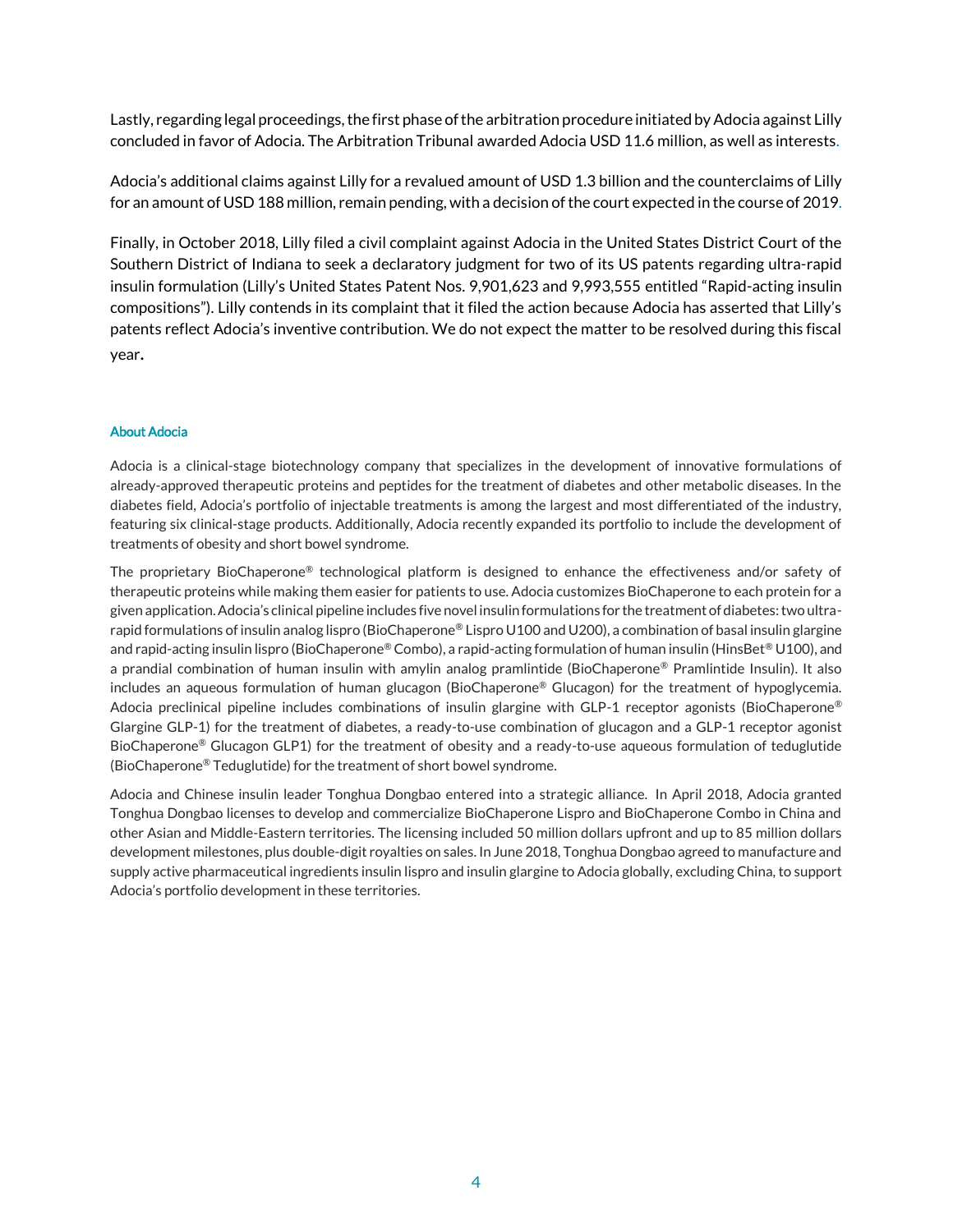Adocia aims to deliver "Innovative medicine for everyone, everywhere." To learn more about Adocia, please visit us a[t www.adocia.com](http://www.adocia.com/)





#### For more information please contact:

| Adocia                          | <b>Adocia Press Relations Europe</b> | <b>Adocia Investor Relations USA</b> |
|---------------------------------|--------------------------------------|--------------------------------------|
| Gérard Soula                    | <b>MC Services AG</b>                | The Ruth Group                       |
| Chairman and CEO                | <b>Raimund Gabriel</b>               | Tram Bui                             |
| contactinvestisseurs@adocia.com | adocia@mc-services.eu                | tbui@theruthgroup.com                |
| Ph.: +33 4 72 610 610           | Ph.: +49 89 210 228 0                | Ph.: +1 646 536 7035                 |
|                                 |                                      |                                      |

#### **Disclaimer**

This press release contains certain forward-looking statements concerning Adocia and its business. Such forward-looking statements are based on assumptions that Adocia considers to be reasonable. However, there can be no assurance that the estimates contained in such forward-looking statements will be verified, which estimates are subject to numerous risks including the risks set forth in the "Risk Factors" section of the Reference Document filed with the French Autorité des marchés financiers on April 19, 2018 (a copy of which is available at www.adocia.com) and to the development of economic conditions, financial markets and the markets in which Adocia operates. The forward-looking statements contained in this press release are also subject to risks not yet known to Adocia or not currently considered material by Adocia. The occurrence of all or part of such risks could cause actual results, financial conditions, performance or achievements of Adocia to be materially different from such forward-looking statements.

This press release and the information contained herein do not constitute an offer to sell or the solicitation of an offer to buy Adocia shares in any jurisdiction.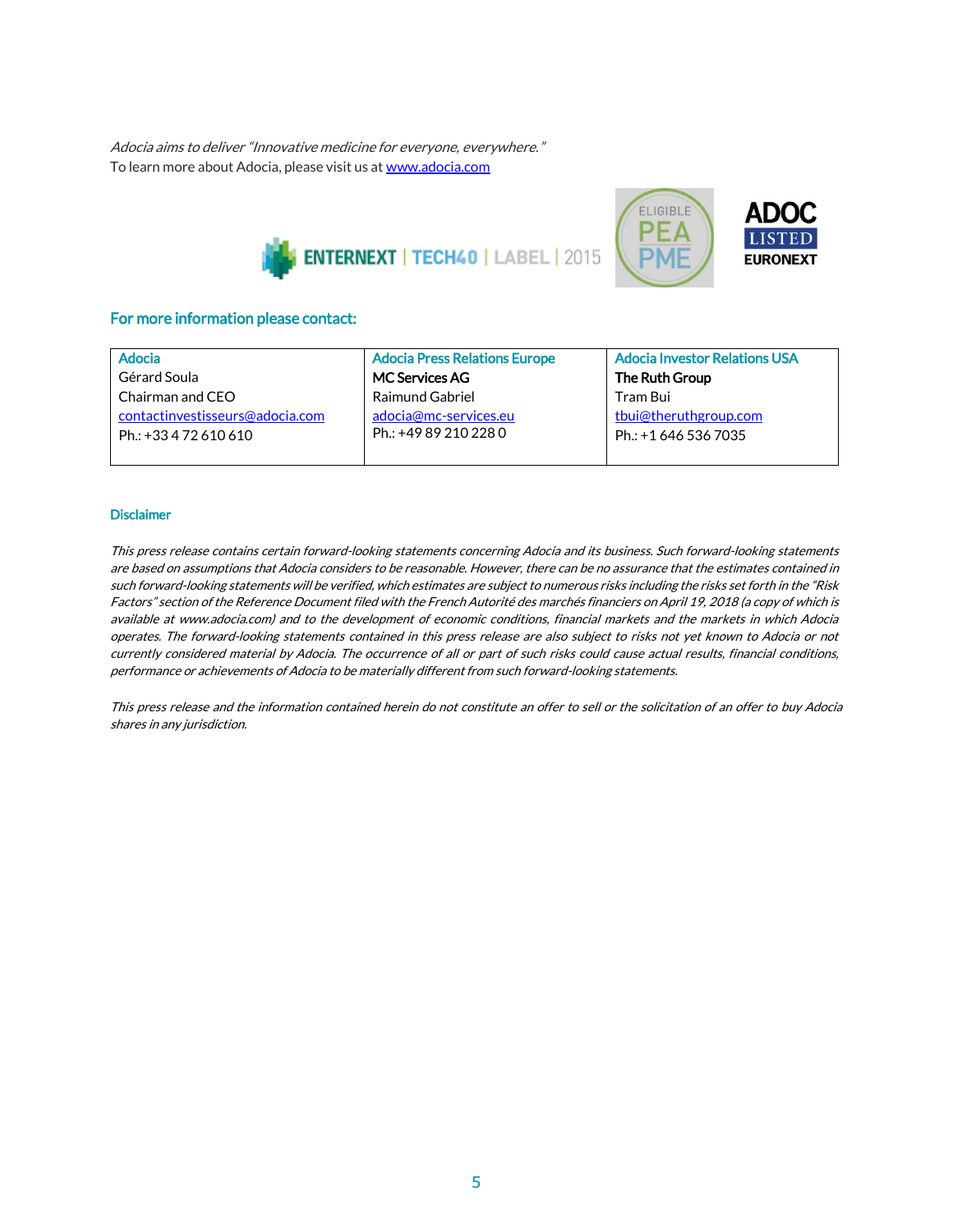# APPENDIX: Full year results for the year ended December 31<sup>st</sup>, 2018 - IFRS Rules

The following table below summarizes the Company's income statement under IFRS for the fiscal year ended December 31<sup>st</sup>, 2018 and provides a comparison with fiscal year 2017.

| In $(E)$ thousands                     | <b>FY 2018</b><br>(12 months) | FY 2017<br>(12 months) |
|----------------------------------------|-------------------------------|------------------------|
| Revenue (a)                            | 47389                         | 19469                  |
| Research and collaborative agreements  |                               | 650                    |
| Licencing revenues                     | 47389                         | 18819                  |
| Other revenue (b)                      | 6541                          | 7708                   |
| Research tax credit                    | 6368                          | 7535                   |
| Grants, public financing, others       | 173                           | 173                    |
| Operating revenue (a) + (b)            | 53 930                        | 27 177                 |
| Research and development expenses      | (25760)                       | (27074)                |
| General and administrative expenses    | (18463)                       | (8284)                 |
| <b>Operating expenses</b>              | (44223)                       | (35358)                |
| <b>OPERATING INCOME (LOSS)</b>         | 9707                          | (8180)                 |
| <b>FINANCIAL INCOME (LOSS)</b>         | 2051                          | (335)                  |
| Tax                                    | (4144)                        | (35)                   |
| <b>NET INCOME (LOSS)</b>               | 7615                          | (8550)                 |
| Base earning per share $(\epsilon)$    | 1,1                           | (1,2)                  |
| Diluted earning per share $(\epsilon)$ | 1,0                           | (1,2)                  |
| <b>GROUP NET PROFIT (LOSS)</b>         | 7615                          | (8550)                 |

#### Operating income

The Company's operating income resulted from collaboration and licensing agreements and public funding of research costs. In 2018, operating income amounted €53.9 million compared to €27.2 million in 2017 based on the following breakdown:

| In (€) thousands                      | <b>FY 2018</b><br>$(12$ months) | FY 2017<br>(12 months) |
|---------------------------------------|---------------------------------|------------------------|
| Revenue (a)                           | 47389                           | 19469                  |
| Research and collaborative agreements |                                 | 650                    |
| Licencing revenues                    | 473889                          | 18819                  |
| Grants, public financing, others (b)  | 6541                            | 7708                   |
| <b>OPERATING REVENUE (a) + (b)</b>    | 53 930                          | 27 177                 |

Revenue of €47.4 million in 2018 resulted up to €37.1 million from the partnership and licensing agreement signed with Tonghua Dongbao Pharmaceuticals Co. Ltd (THDB) in April 2018. The non-refundable upfront payment provided for in the contract in the amount of 50 million dollars, or  $\epsilon$ 41.1 million, is partially recognized as revenue (i.e. €37.1 million) in 2018. It reflects the rights thus granted to THDB to develop,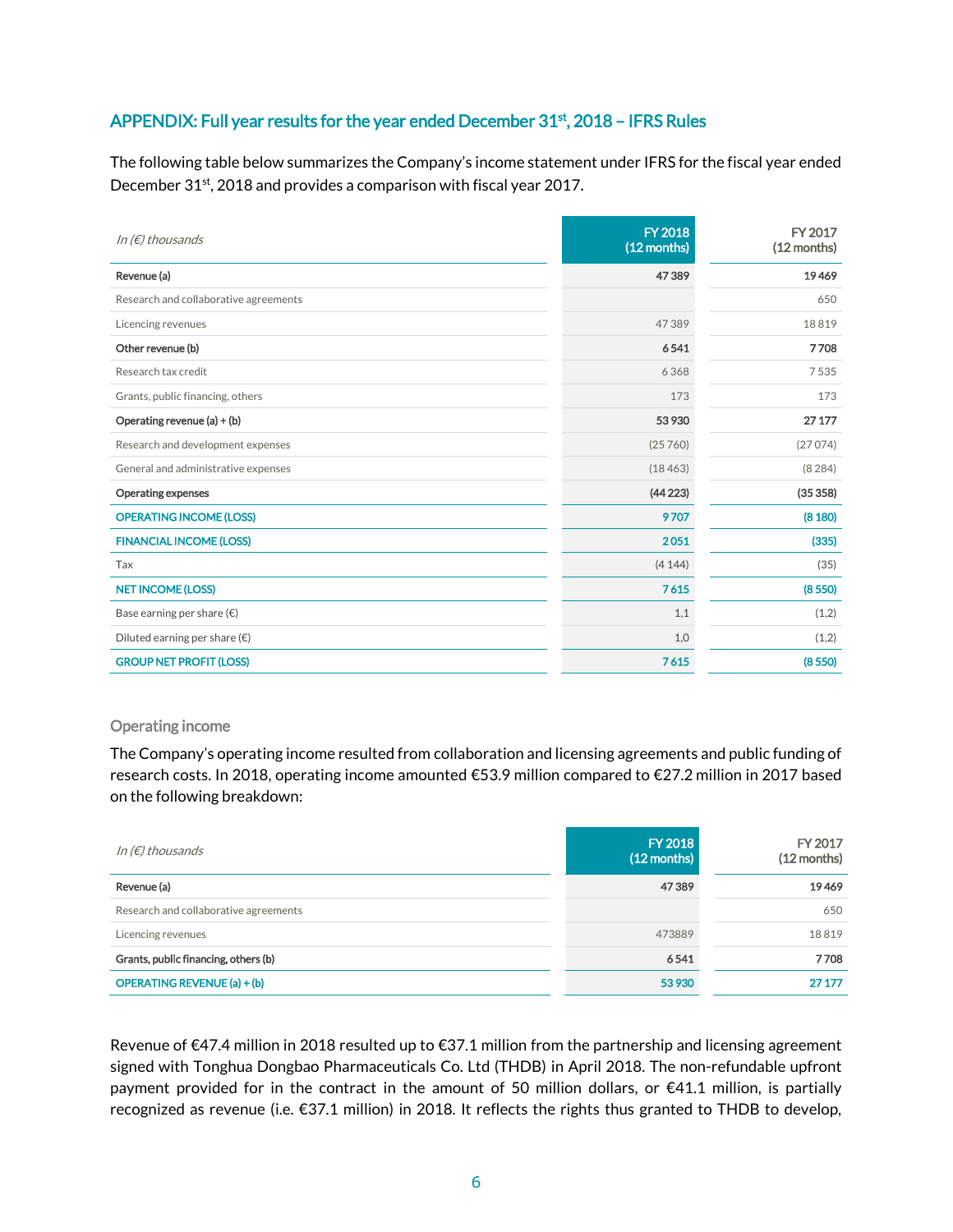manufacture, and commercialize BioChaperone® Lispro and BioChaperone® Combo in China and other territories in Asia and the Middle-East. The remaining non-amortized amount of the initial payment will be recognized upon provision of research and development services by Adocia related to the transfer and development of the products.

By the end of December 2018, licensing revenues also included an amount of \$11.6 million (€10.3 million) corresponding to a contractual milestone payment contested by Lilly, for which Adocia obtained a favorable arbitration judgement in August 2018. The payment is expected to be received in 2019.

Last year, revenue for 2017 was impacted by the end of the collaboration with Lilly which resulted in the recognition of the not-yet-amortized balance of the \$50 million upfront payment received in 2014 (no cash impact as payment had been received upon contract signature in December 2014).

Other operating income includes the research tax credit in the amount of €6.4 million at December 31st, 2018 compared to  $\epsilon$ 7.5 million at December 31st, 2017. This decrease by  $\epsilon$ 1.1 million is in line with the reduced amount of research and development expenses recorded this year.

#### Operating expenses

The table below shows a breakdown of operating expenses by function for the fiscal years ended December 31<sup>st</sup>, 2017 and December 31<sup>st</sup>, 2018:

| In (€) thousands                    | <b>FY 2018</b><br>$(12$ months) | FY 2017<br>$(12$ months) |
|-------------------------------------|---------------------------------|--------------------------|
| Research and development expenses   | (25760)                         | (27074)                  |
| General and administrative expenses | (18463)                         | (8284)                   |
| <b>OPERATING EXPENSES</b>           | (44223)                         | (35358)                  |

Research and development expenses mainly include payroll costs of research and development employees, subcontracting costs (including preclinical studies and clinical trials), intellectual property costs and purchases of materials (reagents and other consumables), pharmaceutical products and other raw materials. In 2018, these expenses amounted to €25.8 million compared to €27.1 million in 2017.

The activities carried out during the 2018 financial year focused mainly on the preparation of clinical studies and support for the Company's Chinese partner for the development of the two products licensed in April 2018. In 2017, research and development, and more specifically clinical expenses were impacted by the costs of three clinical studies.

General and administrative expenses mainly include payroll costs of non-research and development employees, as well as the cost of services related to the management and business development of the Company and its subsidiary in the United States. They also include fees and expenses related to the arbitration procedure launched against Lilly.

These general costs amounted to €18.5 million in 2018 compared to €8.3 million in 2017. This increase of €10.2 million is mainly due, for an amount of €8.3 million, to the legal expenses related to the current litigation proceedings and, for an amount of €1.5 million, to the increase in staff expenses, notably following the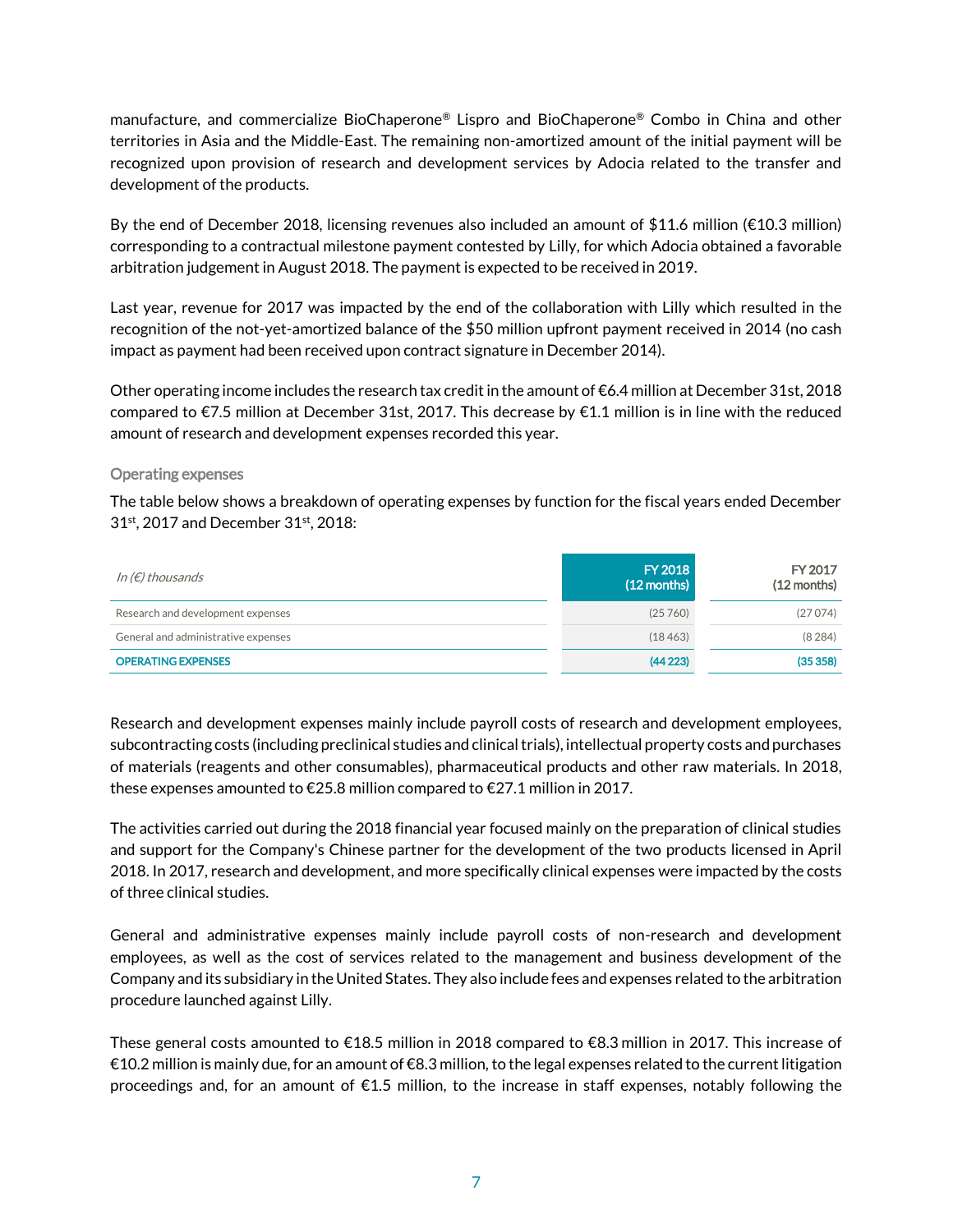payment of performance bonuses to employees, as a result of the signature of the partnership with THDB. As a reminder, in 2017 salaries and bonuses were frozen due to the termination of the contract with Lilly.

R&D expenses represented in 2018 76.4% of the operating expenses compared to 81% in 2017, once restated for the costs related to the arbitration proceedings against Lilly.

The table below shows a breakdown of operating expenses by type of expense for the fiscal years ended December 31<sup>st</sup>, 2017 and December 31<sup>st</sup>, 2018:

| In ( $\notin$ ) thousands               | <b>FY 2018</b><br>$(12$ months) | FY 2017<br>(12 months) |
|-----------------------------------------|---------------------------------|------------------------|
| Purchases used in operations            | (2 188)                         | (1740)                 |
| Payroll expense                         | (13327)                         | (10843)                |
| Share-based payments                    | (1574)                          | (2525)                 |
| External expenses                       | (25537)                         | (19019)                |
| Taxes and contributions                 | (553)                           | (217)                  |
| Depreciation, amortization & provisions | (1044)                          | (1013)                 |
| <b>OPERATING EXPENSES</b>               | (44223)                         | (35358)                |

The cost of materials, products and supplies consumed increased in 2018 compared to 2017 up to  $\epsilon$ 2.2 million, as a result of additional purchase of the raw materials needed for the manufacturing of clinical batches. This increase of €0.5 million is mostly due to the increase in raw material purchase necessary to manufacture clinical batches.

Payroll expenses totaled €13.3 million in 2018 compared to €10.8 million in 2017. Given the recruitments conducted last year, the average workforce rose from 126.1 full-time equivalents (FTE) in 2017 to 129.4 FTE in 2018, an increase of nearly 3%. The €2.5 million increase in personnel expenses mainly reflects the payment of performance bonuses to employees, as a result of the signature of the partnership with THDB.

The share-based payments item of €1.6 million in 2018 mainly includes the impact of the plans implemented in previous years. The €0.9million decrease in this item is related to the vesting of several share-based plans in 2018. In accordance with IFRS 2, these expenses correspond to the fair value of the equity instruments granted to managers and employees. These elements had no impact on the Company's corporate financial statements or cash position.

External charges mainly included the costs of preclinical studies, clinical trials, subcontracting expenses, intellectual property costs, professional fees and administrative expenses. These expenses amounted to €25.5 million and increased by € 6.5 million in 2017. This is mainly due to the intensification of the legal fees incurred for the procedures against Lilly. Restated of these fees, external charges amounted to €15 million in 2018, versus €16.8 million in 2017.

Taxes totaled €0.6 million in 2018, versus €0.2 million in 2017.

Depreciation and amortization remained stable over both years totaling more than  $\epsilon$ 1 million.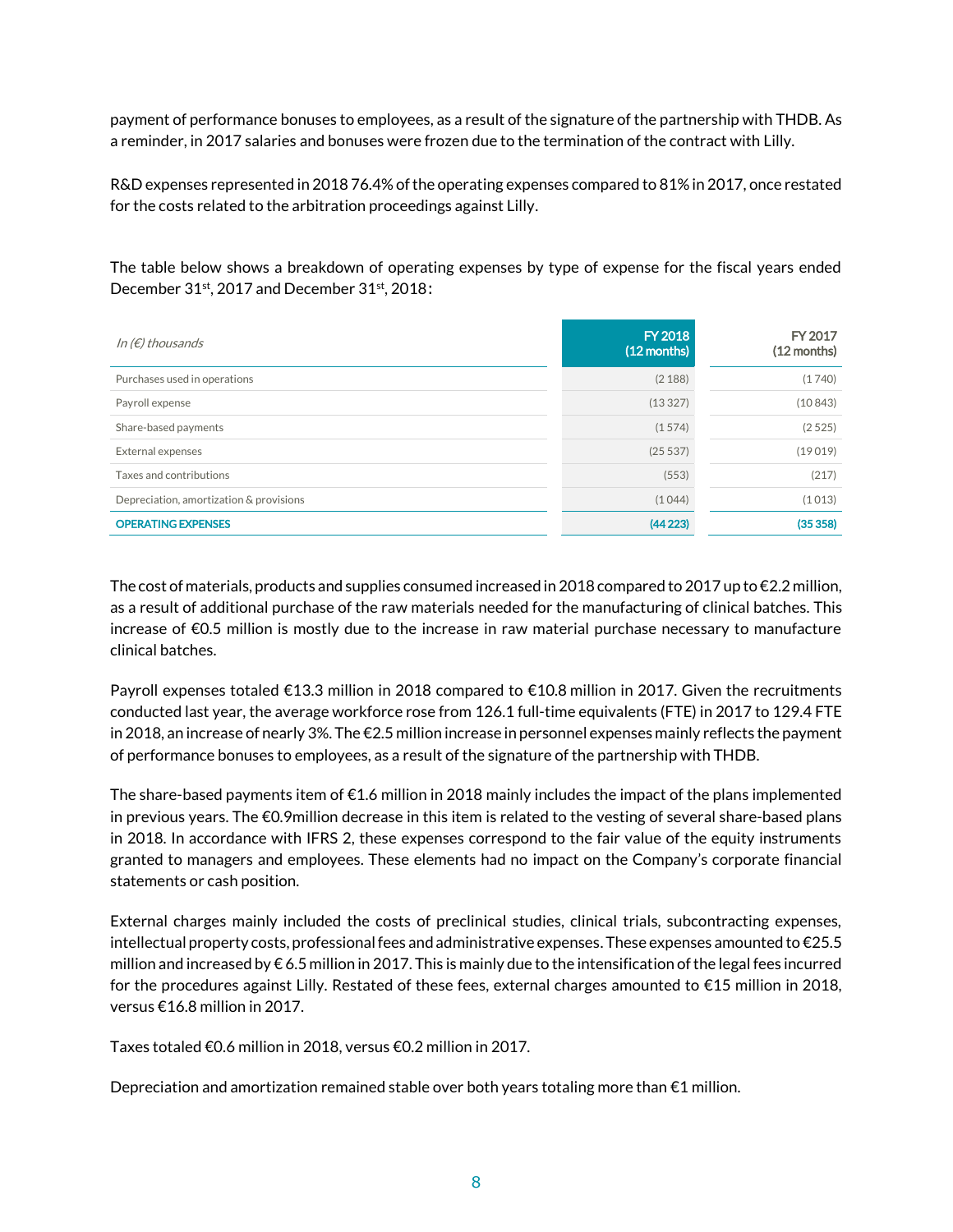#### Net financial income/expense

The net financial result was a profit of  $\epsilon$ 2.1 million in 2018, compared to a loss of  $\epsilon$ 0.3 million in the previous year. This is explained by the recognition of the accrued interest of €1.6 million calculated on the contractual milestone payment of \$11.6 million, which cash payment is expected in 2019 after the second phase of the arbitration procedure against Lilly is concluded.

The Company's investment policy focuses on liquidity, the absence of capital risk and, to the extent possible, guaranteed performance.

#### Corporation tax

The 2018 tax amount recorded in the consolidated income statement for €4.1 million refers to the corporate income tax calculated on the fiscal benefit subject to a reduced tax rate of 15%. This tax will be paid in full by charging the withholding tax paid in China on the initial upfront payment.

The amount of carryforward tax losses, after allocation of the fiscal deficit subject to the standard tax rate for the 2018 financial year, was €115.5 million. This carryforward loss is not limited in time. Since the company cannot determine with sufficient reliability when it will be able to absorb its accumulated tax loss, it did not recognize a deferred tax asset for this loss.

#### Net profit/loss

The net profit for 2018 totaled  $\epsilon$ 7.6 million compared to a loss of  $\epsilon$ 8.6 million in 2017. The net profit per share for 2018 amounts to  $\epsilon$ 1.10, compared to a net loss of  $\epsilon$ 1.25 per share in 2017.

#### Balance sheet analysis

#### Non-current assets

Between 2017 and 2018, non-current assets have remained stable at €9.1 million. The investments in 2018 of €0.8 million are mainly due to ongoing renovation work of the two 450 m<sup>2</sup> floors by December 31<sup>st</sup>, 2018 dedicated to the analytical department(for an amount of €0.4 million), as well as the purchase of scientific and computer hardware material (for €0.3 million). These cumulative investments, added to the increase of the valuation of the liquidity agreement in the financial assets of €0.25 million, are compensated by the depreciation of the year, which amounts to €1 million.

#### Current assets

Current assets amounted to  $\epsilon$ 61 million at December 31<sup>st</sup>, 2018 compared to  $\epsilon$ 44.7 million at December 31<sup>st</sup>, 2017. They consisted of the following items:

"Cash and cash equivalents" increased from €34.8 million at December 31<sup>st</sup>, 2017 to €39.8 million at December 31<sup>st</sup>, 2018. The  $\epsilon$ 5 million increase on the year reflects the initial upfront payment of THDB for €37.2 million (\$ 45 million) net of Chinese withholding taxes, as well as a level of expenditure similar to that of last year, after restating expenses related to the legal proceedings against Lilly.

« Other current assets » amounted to €9.8 million at December 31st, 2017 and consisted mainly of the receivable related to the research tax credit (CIR) of €7.5 million. At December 31st, 2018, this item amounted to €21 million. The €11.2 million increase is mainly due to the favorable outcome of the first phase the arbitration proceedings initiated by Adocia against Lilly. The Arbitral Tribunal ordered Lilly to pay the disputed milestone payment of \$11.6 million, or €10.3 million, plus interests (accrued end of December for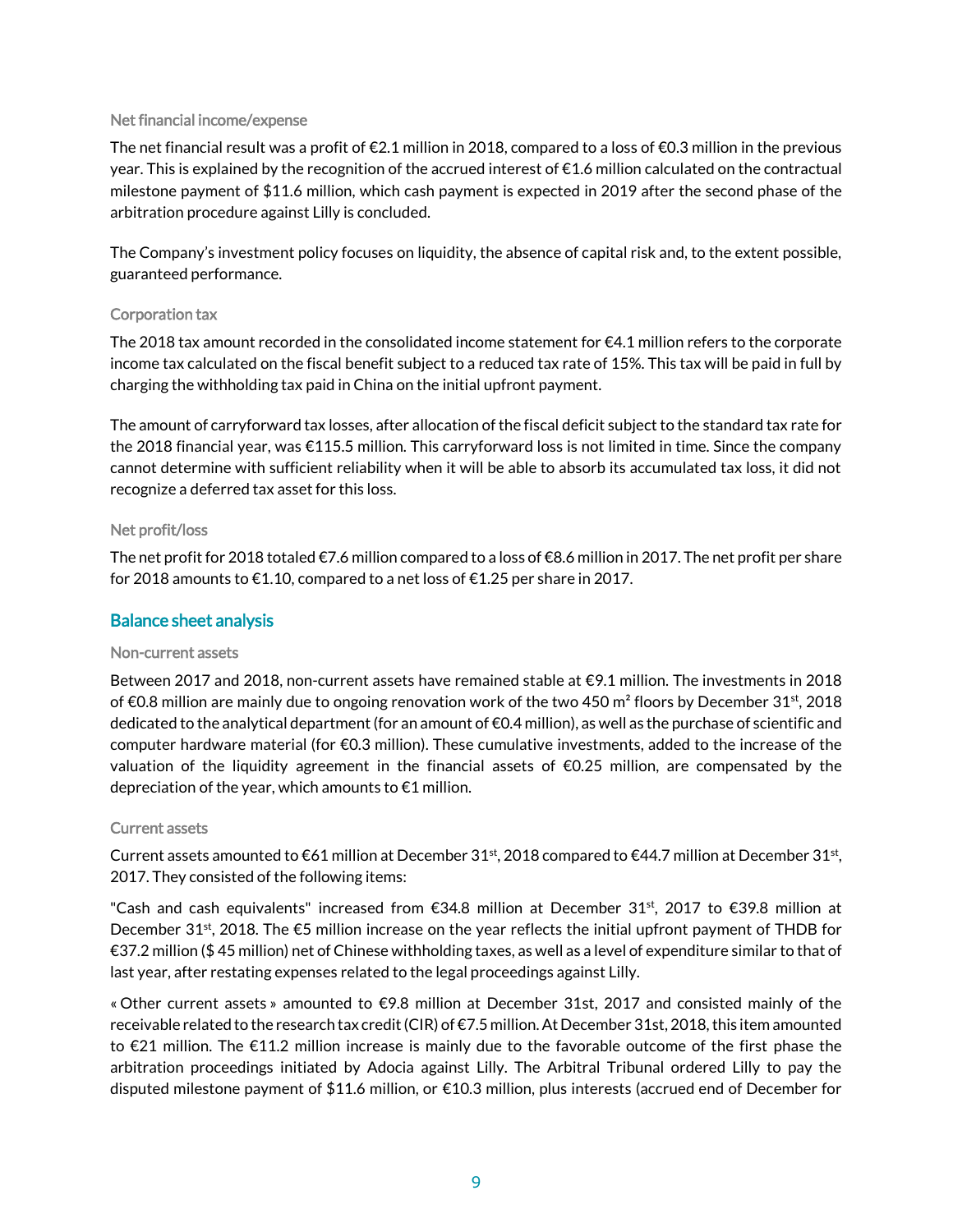\$1.6 million). The payment of this total receivable of €11.9 million at the end of December 2018 is expected in 2019. The research tax credit amounts to €6.4 million at the end of 2018.

#### Current and non-current liabilities

Liabilities consisted mainly of four items presented on the balance sheet according to their maturity:

- "Trade payables" under current liabilities in the amount of  $\epsilon$ 7.5 million compared to  $\epsilon$ 4.9 million at end-December 2017, which reflect the intense activity at the end of the year 2018 and the lawyers' fees incurred in connection with the proceedings against Lilly.
- "Financial debt" totaling €7.1 million at end-December 2018, decreasing by €0.5 million compared to the previous year. This decrease related mainly to the repayment of the loans taken out to finance the building. The short-term portion, shown under "Current financial liabilities", totaled €2.2 million at end-December 2018 compared to €1.8 million a year earlier.
- $\degree$  Long-term provisions" mainly comprise provisions for retirement benefits, which totaled  $\epsilon$ 2.8 million for fiscal year 2018 versus €2.2 million for fiscal year 2017.
- The "other liabilities" item for 2018 mainly includes tax and social security liabilities which amounted to €2.7 million, an increase by €0.6 million from the previous year given the increase of the accrual for paid vacation and the value-added contribution (CVAE) tax. In 2018, other liabilities also included  $\epsilon$ 4 million in deferred revenue related to the agreement signed with THDB in 2018.

# Cash and financing

#### Debt financing

In the past, in order to finance its research activities, the Company benefited from repayable loans obtained from Bpifrance and COFACE, which do not bear interests, for a total amount of €4.1 million. As of December 2018, the outstanding amount of these loans was €0.5 million.

In addition, the Company uses other financial liabilities to finance the acquisition of labs equipment and material. Future obligations under these leasing contracts amounted to €0.4 million as of December 31, 2018.

In 2016, the Company contracted a bank loan to finance the purchase of the building that it has occupied since its creation as well as adjoining parking. At the end of 2018, the outstanding capital amounted to €4.9 million.

Finally, in 2017 the Company funded part of the legal costs incurred in the arbitration against Lilly. This financing, obtained from two banks, took the form of two lines of credit, each in an amount of \$1.5 million each. At December 31, 2018, one of the two cash lines was renewed and Adocia's financial debts were impacted by €1.3 million (\$1.5 million).

As of December 31<sup>st</sup>, 2018, Adocia's financial debt is  $\epsilon$ 7.1 million, with a short term (less than a year) portion of €2.2 million.